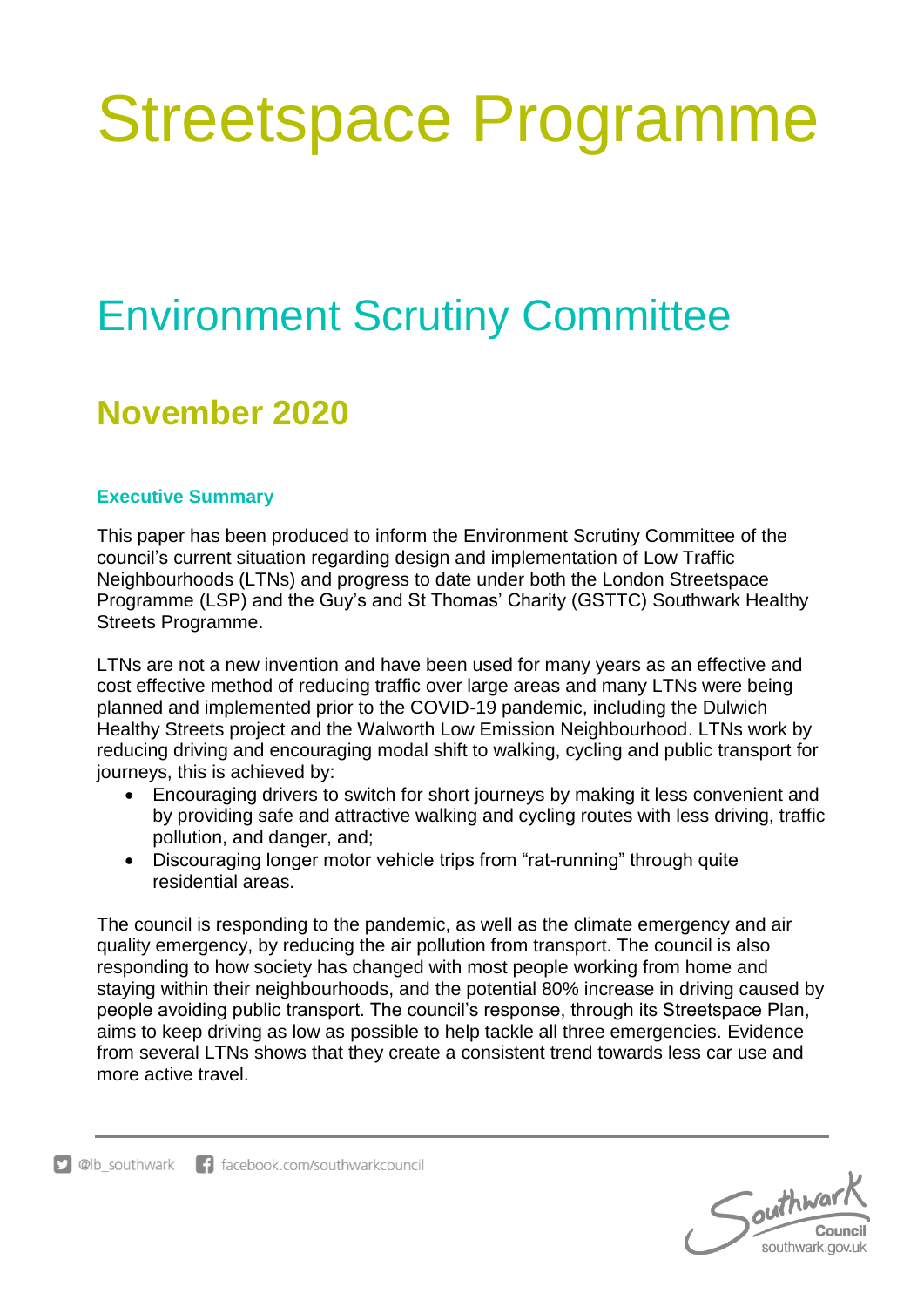LTN's can build a sense of community as people are using local facilities more, with Paris seeking to create a "15 minute city" in which districts become more self-sufficient, creating a new localism. Urban planners believe this will transform people's sense of belonging as well as health and local employment.

Contrary to some recent, high profile news stories many cities around the world are creating LTNs to combat air pollution, encourage people to lead active lives, build communities and demonstrate the benefits.

#### **Background**

The COVID-19 pandemic has changed travel patterns across the country and brought opportunities to improve the health of Southwark residents, but also created significant risks of there being 80% more driving than before the lockdown in the borough. In the short term lockdown saw a significant improvement in London's air quality, people's health and safety to walk and cycle, but deterred people from using public transport. Thus as people return to work etc, it is predicted that private car use and pollution will dramatically increase, unless steps are taken to provide more sustainable modes of transport.

Earlier this year Transport for London (TfL) announced plans for emergency measures to be put in place under the London Streetspace Programme funded by the Department for Transport (DfT). In response to the London Streetspace Programme Southwark Council approved the Southwark Streetspace Plan at cabinet on the 14 July 2020.

The Southwark Streetspace Plan sets out how the council planned to deal with both the immediate need for social distancing and the longer term need to keep driving low and increase sustainable transport.

The Government has recognised the need for urgent action as it has provided only six months of transport funding and has 'flipped' the consultation process as it has instructed council's to deliver at pace. TfL have received the Government's funding and released it in four batches according to bids by councils. Restrictions have been placed on this funding specifying the timescales it must be spent within to ensure councils take action in a timely manner.

TfL are currently negotiating a second round of funding with the DfT based on a further submission of proposals by boroughs. It is expected that this funding will also have to be spent within six months' time, by 31 March 2021. The DfT have indicated that the likelihood of receiving further funding will be greatly affected by whether or not councils have delivered on the agreed schemes within the timescales.

Guys & St Thomas' Charity (GSTTC) have also expressed an interest in funding work in Southwark to reduce driving and increase active travel in order to help deliver their agenda of improved physical and mental health for those in greatest need. The council approached GSTTC who agreed to fund three LTNs in the borough. This work targets neighbourhoods with high deprivation indexes and schools with high levels of child obesity and poor air quality and aims to reduce driving and encourage active, healthy travel.

Southwark southwark.gov.uk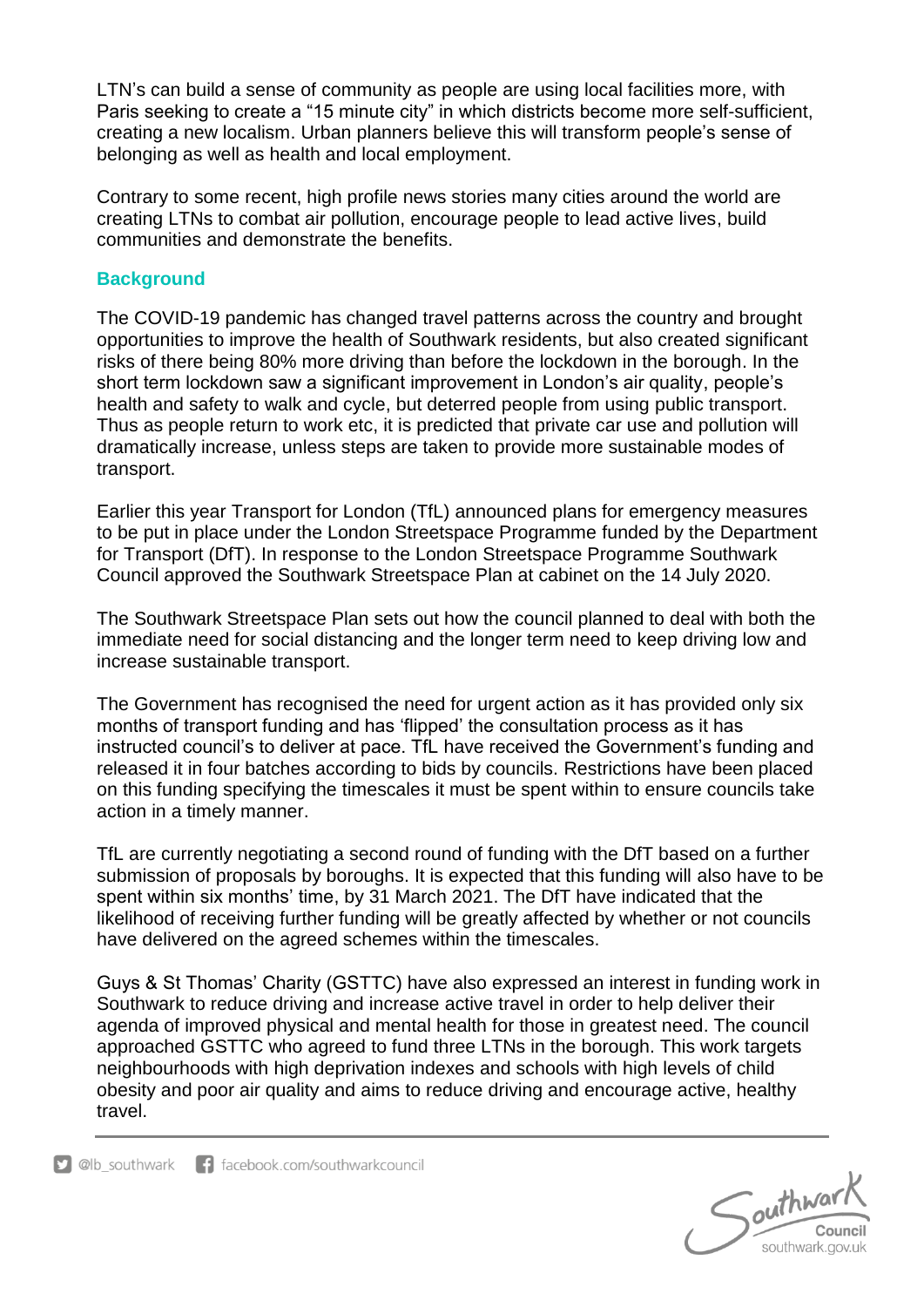The project board has selected six neighborhoods and then shortlisted three that fit these parameters and mapped council housing, schools and green spaces within them to understand how people travel in these communities.

The project board contains officers from the transport, environment, and public health departments of the council and Lucy Saunders, representing GSTTC. Lucy Saunders is a public health specialist, urbanist and transport planner who created the Healthy Streets assessment framework for TfL that is now used to assess all major transport projects across London.

GSTTC has allocated the council £200,000 for the design and implementation of measures with a further £50,000 set aside to carry out monitoring. A report was due to be submitted to Lead Member for approval of the first round of the GSTTC schemes, but had to be delayed due to the change in Cabinet members.

#### **Policy**

#### **National Policy**

On the 27 July 2020 the DfT released it's walking and cycling document [Gear Change: A](https://assets.publishing.service.gov.uk/government/uploads/system/uploads/attachment_data/file/904146/gear-change-a-bold-vision-for-cycling-and-walking.pdf)  [bold vision for cycling and walking](https://assets.publishing.service.gov.uk/government/uploads/system/uploads/attachment_data/file/904146/gear-change-a-bold-vision-for-cycling-and-walking.pdf). It sets out the Government's proposal to maintain the higher levels of walking and cycling seen during the COVID-19 pandemic. Evidence shows that, despite fewer people travelling overall during the pandemic, there has been about a 100% increase in weekday cycling and up to 200% on some weekends. In urban areas more than 40% of journeys are under two miles.

The DfT has stated that, to deliver an increase in walking and cycling, active travel needs to be embedded in wider policy making and local authorities are being encouraged to take bold steps to make this happen.

A key theme in this strategy is to empower and encourage local authorities by the Government creating a new funding body and inspectorate, Active Travel England. It will have an extensive role in promoting best practice, advising local authorities and providing funding for improvements. The Government has specifically stated that Active Travel England's assessment of an authority's performance in delivering sustainable travel outcomes will affect future funding allocations.

The strategy further states that all funding will be conditional on work starting and finishing by specified dates, if these dates are not complied with the funding must be returned.

Active Travel England will examine all applications for funding and refuse any that are not compliant with the new national standards.

Updated [guidance](https://www.gov.uk/government/publications/reallocating-road-space-in-response-to-covid-19-statutory-guidance-for-local-authorities/traffic-management-act-2004-network-management-in-response-to-covid-19) on the statutory network management duties for highway authorities was also produced to provide extra advice on techniques for managing roads to deal with COVID-19 response related issues.

 $S$ outhward southwark.gov.uk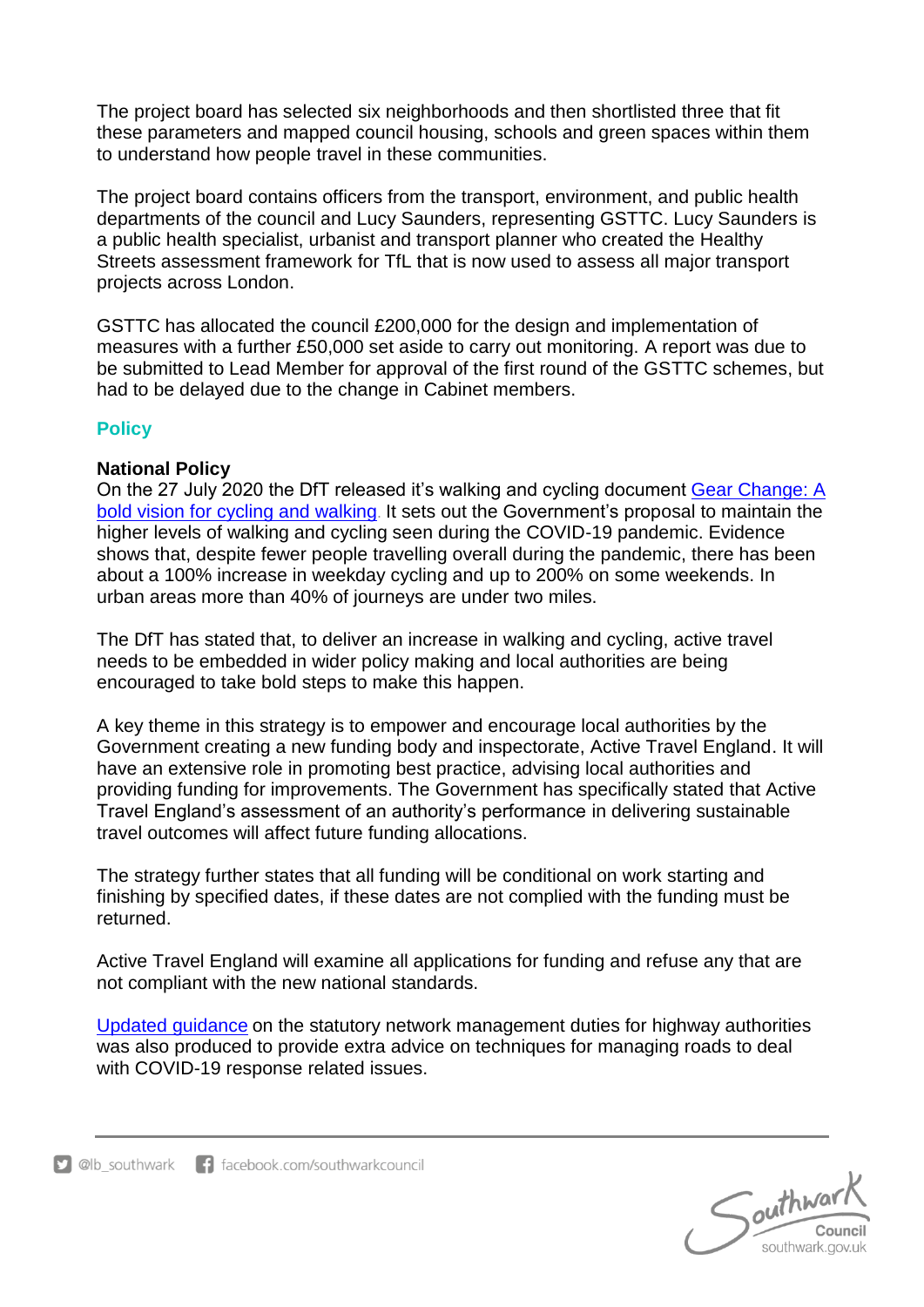Local authorities in areas with high levels of public transport were asked to take measures to reallocate road space to people walking and cycling, both to encourage active travel and to enable social distancing during restart. It recommended that measures should be taken as swiftly as possible, and in any event within weeks, given the urgent need to change travel habits before the restart takes full effect.

#### **Mayor of London's Policy**

COVID-19 has restricted the capacity of public transport and there is wide-spread concern that a proportion of these journeys will switch to cars – making congestion, air quality and road danger worse than before the pandemic. In response to the need to encourage much more walking and cycling in London the Mayor and TfL released the Mayor's [London Streetspace Plan](http://content.tfl.gov.uk/lsp-interim-borough-guidance-main-doc.pdf) (LSP).

The LSP focuses on three key themes for the projects it will fund:

- The rapid construction of a strategic cycling network,
- A transformation of town centres to enable local journeys to be safely walked and cycled, and
- Reducing traffic on residential streets by creating Low Traffic Neighbourhoods across London.

The approach taken across London has been to:

- Install segregated cycleways,
- Widen footways on strategic routes (ie high streets and stations) where needed, and
- Create LTNs in residential areas.

LSP guidance notes the LTNs are key measures to be introduced to create attractive and safe areas for everyone to use, including new and less confident cyclists and people using family and accessible bicycles, and to enable walking by socially distancing.

To rapidly deliver schemes within the required timescales the Government is instructing council's to use experimental traffic management orders (please see below). They 'flip' the consultation process to enable us to:

- Design,
- Install.
- Test and modify if necessary, and then
- Consult after six months to decide whether the scheme should be made permanent.

Please note that any activity by the council which will or is likely to affect the Strategic Road Network (SRN) or the Transport for London Road Network (TLRN) is notifiable to TfL and subject to approval by them through the Traffic Management Act Notification (TMAN) process.

 $S$ outhward southwark.gov.uk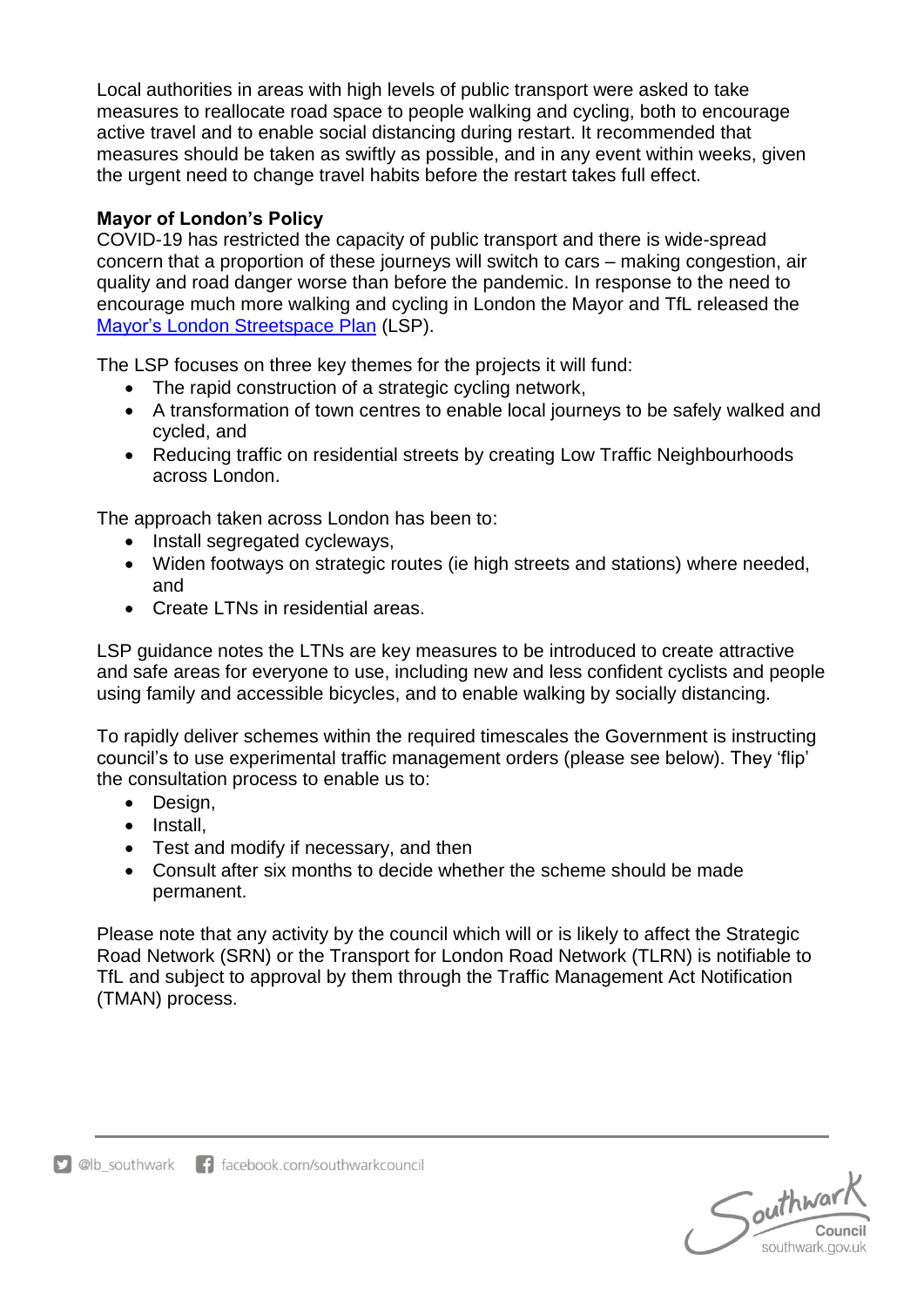#### **Southwark Streetspace Programme**

Southwark Council has responded to the Mayor's London Streetspace Plan (LSP) by producing Southwark's [Streetspace Plan](http://moderngov.southwark.gov.uk/ieDecisionDetails.aspx?AIId=57398) (SSP), which was agreed as the council's response by cabinet on the 14 July 2020.

The SSP sets out a delivery plan in four parts:

- 1. Initial assessment, advice and / or enforcement, and immediate intervention measures where needed at significant pinch points.
- 2. Emergency reactive measures in identified hotspots to assist with social distancing.
- 3. Neighbourhood measures which deliver local interventions focused on the Southwark highway. These include planned measures that have been priorities and measures from the public via the council's new Commonplace website.
- 4. Strategic initiatives working with transport providers including TfL.

The SSP contains a list of interventions to be investigated under several headings (as set out above) with authority delegated to the Cabinet Member to make any required amendment to the programme.

#### **Update on Guy's and St Thomas' Charity – Southwark Healthy Streets**

The GSTTC projects are deemed to be in accordance with item three of the SSP, neighbourhood measures (as set out above),

Outline design work on three LTNs has been completed with the Cabinet Member for environment, transport and the climate emergency playing an active role on the programme board by providing strategic direction and helping to select locations for interventions. Ward members have been consulted, and the first two LTNs were generally well received, whilst further design work was requested on the third (marked below with an asterisk). Plans of the areas have been provided in Appendix A. The locations are:

- 1. Brunswick Park
- 2. Ark Walworth
- 3. North east Peckham

The areas are all centred on schools with high levels of child obesity and the links between them and the council housing estates in the catchment area. The aim is to reduce traffic on the most used routes to and from the schools, thereby reducing road traffic emissions and improving safety to encourage walking and cycling.

The IDM for the first two LTNs funded by GSTTC has been presented to the Cabinet Member and is currently pending approval.

Southwar Council southwark.gov.uk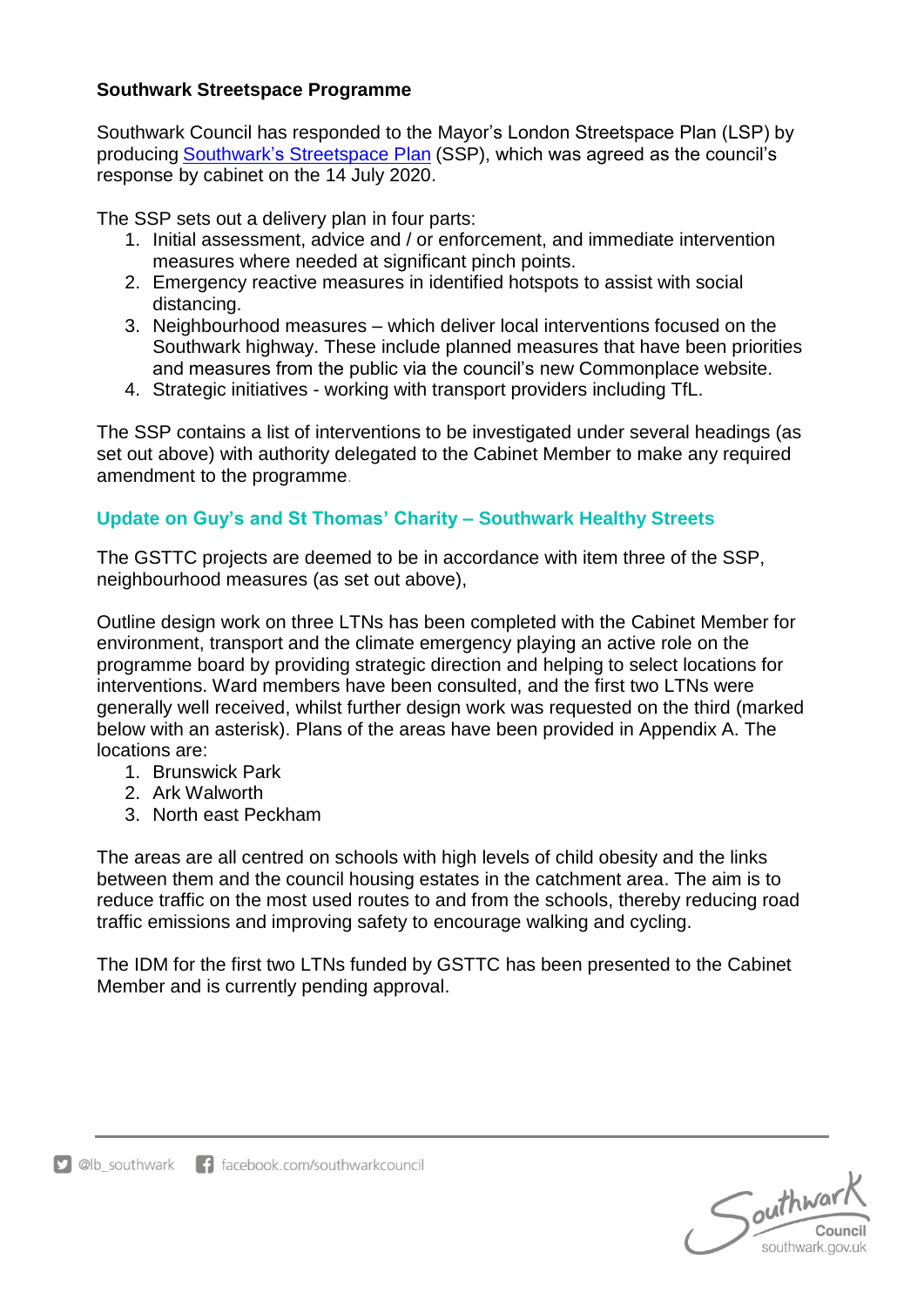#### **Post Implementation Monitoring**

Good practice following the implementation of an ETMO is to introduce monitoring to inform the decision making over whether the order should be made permanent after the six-month initial trial period. Most traffic orders that affect a large number of people will draw some objections. Thus, in order to determine the outcome of the trial and deal with any objections, the council sets out a case for how the measures in the traffic order are in the wider public benefit. Monitoring can take many forms, all of which have pros and cons and some have inherent risks. Therefore very careful consideration and a full understanding of the issues must take place before a decision is made on how the success, or otherwise, of a trial is to be measured. Any measurement must take account of what the expected benefits of these schemes are.

In the specific case of the GSTTC projects Guy's and St Thomas' are very keen to be able to gain robust scientific data on the effects of the scheme which can be used as part of a study into the effects of active travel on health inequalities and may help to shape future policy making. For this reason a large proportion (20%) of the budget GSTTC have put forward has been set aside to carry out monitoring.

In order to deliver the monitoring aspirations of GSTTC a draft monitoring plan has been put together and is attached in appendix B.

The opinion of the community as to whether the measures have brought an improvement should be an important factor for consideration and robust perception surveys can be carried out to allow a case to be made for whether the change is in the greater public good.

Traffic surveys of various types may be carried out, but it must be carefully considered what would be deemed a success. COVID-19 has presented some unique challenges for traffic monitoring in that due to the speed of the lockdown there has been no opportunity to carry out robust baseline monitoring so, in most cases, there is no "before" data to compare with. It is also likely that travel patterns may be changed permanently with people working from home and shopping locally. A monitoring plan may be put in place using other locations of a similar character as proxy sites to act as a control and allow concurrent monitoring to take place. For all measures it is important to allow sufficient time for changes to 'bed in' and travel patterns to settle down into a new normal.

During the bedding in period some traffic may be displaced onto routes around the outside of LTNs, however this is generally a fraction of the traffic those roads carry under normal operation and, in any case, traffic levels will generally settle back down to pre-implementation levels as traffic reassigns over a wider area and the intended mode shift starts to take place.

Southwar southwark.gov.uk